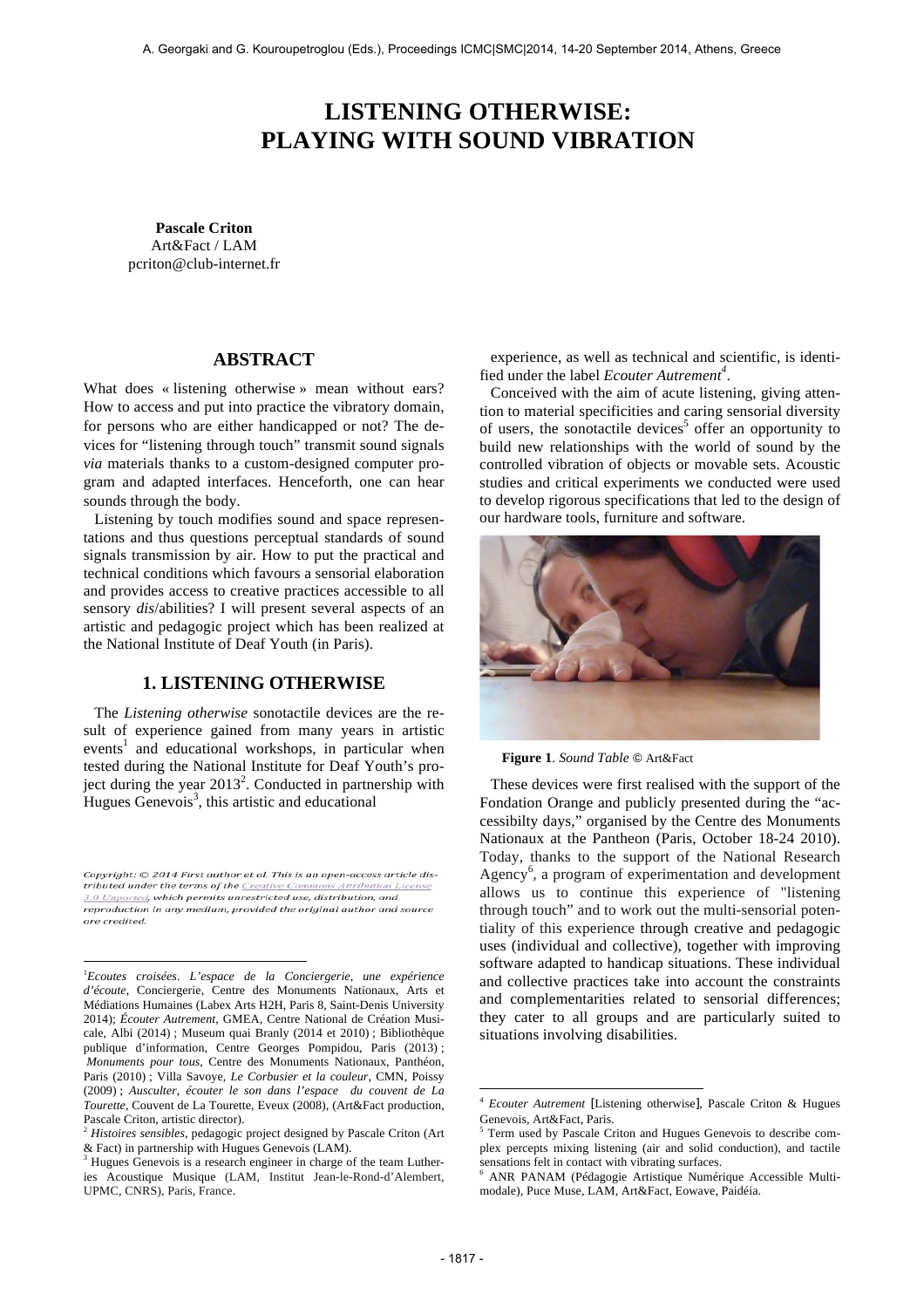# **2. THE SONOTACTILE DEVICES**

The sonotactile devices used during the deaf youth's program include *Sound Tables*<sup>7</sup> (see Figure 1) and *Listening station*<sup>8</sup> (see Figure 2) that enable one to listen and communicate *via* materials. Unlike normal listening, which occurs through the air and channels through the ear's hearing system, these devices provide sound information through physical contact. The *Sound Tables* are equipped with devices that set the material itself of wooden planks in vibration. Unlike speakers, that set air in movement, these *Sound Tables* transmit information *via* the wood.

Likewise, the solid *Listening Stations* are devices that enable one to perceive sound through bone conduction. A vibrating metal rod, in contact with one's chin or other parts of the head, enable one to become aware of extremely precise sound information, without air conduction.



**Figure 2**. *Listening Station* ! Art&Fact

Sonotactile listening is a mixed listening experience, which enriches usual listening linked to the air propagation of sound, providing access to vibration by contact and bone conduction. Therefore, invited to experience active listening, the listener, in all her/his sensorial and cultural diversity, explores new possibilities of perception, literally and previously unheard.

## **3. A MULTIMODAL INSTRUMENT**

The sonotactile devices *Ecouter Autrement*, *Sound tables* and the solid *Listening station* are all controlled by software that enables an audio-visual range and a potential for electro-acoustics associated with vibratory return. Thus connected, devices form a "multimodal instrument" designed to give everyone the possibility of *vibrasonorous<sup>9</sup>* reception adapted to her/his sensory situation.

 $\overline{a}$ 

The goal is to provide access to individual and collective creative musical practices, allowing the mixing of sensorial differences. In this perspective, we have developed an approach based on multimodal sensorial elaboration combining audio, tactile and visuals. Vibratory reception made possible by the sonotactile devices combines multiple and reciprocal sensorial skills. The goal is to develop active listening through contact and to access the ability to produce, visualize, recognize and transform the vibratory and sound contents.

To meet these goals, the process incorporates the interrelationship between microphones, recording, video projector and vibratory devices. The software allows linking the recording, diffusion and visualization of sound, as well as direct access to the analysis, editing and processing thereof. The software features always take into account the needs of combined integration of signs *and* senses (feelings), in reference to vibratory reception. Software adaptability enables a great transitivity adapted to the constraints related to sensorial differences, but also to their potential mixing.

## **4.** *VIBRASONOROUS* **MEDIATION**

Parallel to such corporal exploration, it is also possible to transform vibratory sound contents and to modulate them in relation to one's own perception. Tactile interfaces (tablet, joysticks, etc.) allow one to convert sound and play devices like an "instrument" with one player or more; the listening and sound producing devices enable one to 'enter' the sound, by filtering it, speeding it up, adjusting effects to elaborate proper sensations [1].



**Figure 3**. Pedagogic workshop at the National Institute of Deaf Youth (Paris) © Art&Fact

Experience with young deaf persons has allowed us to measure how vibratory mediation is a relevant vector for cognitive integration [2]. For example, the functionality of recording associated with vibratory return allows the hearing deficient to elaborate a recognizable and storable memory of *vibrasonorous* imprints. Visualization combined with tactile reception will recall and allow the analysis of imprints, but also the possibility of their transformation (treatment) and thus new *vibrasonorous* distributions. Features usually identified from the hearing perspective are here involved in a sensitive process moving

<sup>7</sup> Designed by Hugues Genevois, team Lutherie Acoustique Musique (LAM, Institut Jean-le-Rond-d'Alembert, UPMC, CNRS), Paris, France.

<sup>8</sup> Designed by Francois Gautier, Hervé Mézière, Marie-Hélène Moulet (engineers) & Thomas Bonnenfant (design) Acoustic Laboratory of Maine University (LAUM) and National Superior School of Engenners of Le Mans (ENSIM), France.

<sup>&</sup>lt;sup>9</sup> Term used by Pascale Criton and Hugues Genevois to describe mixed listening (air and solid conduction).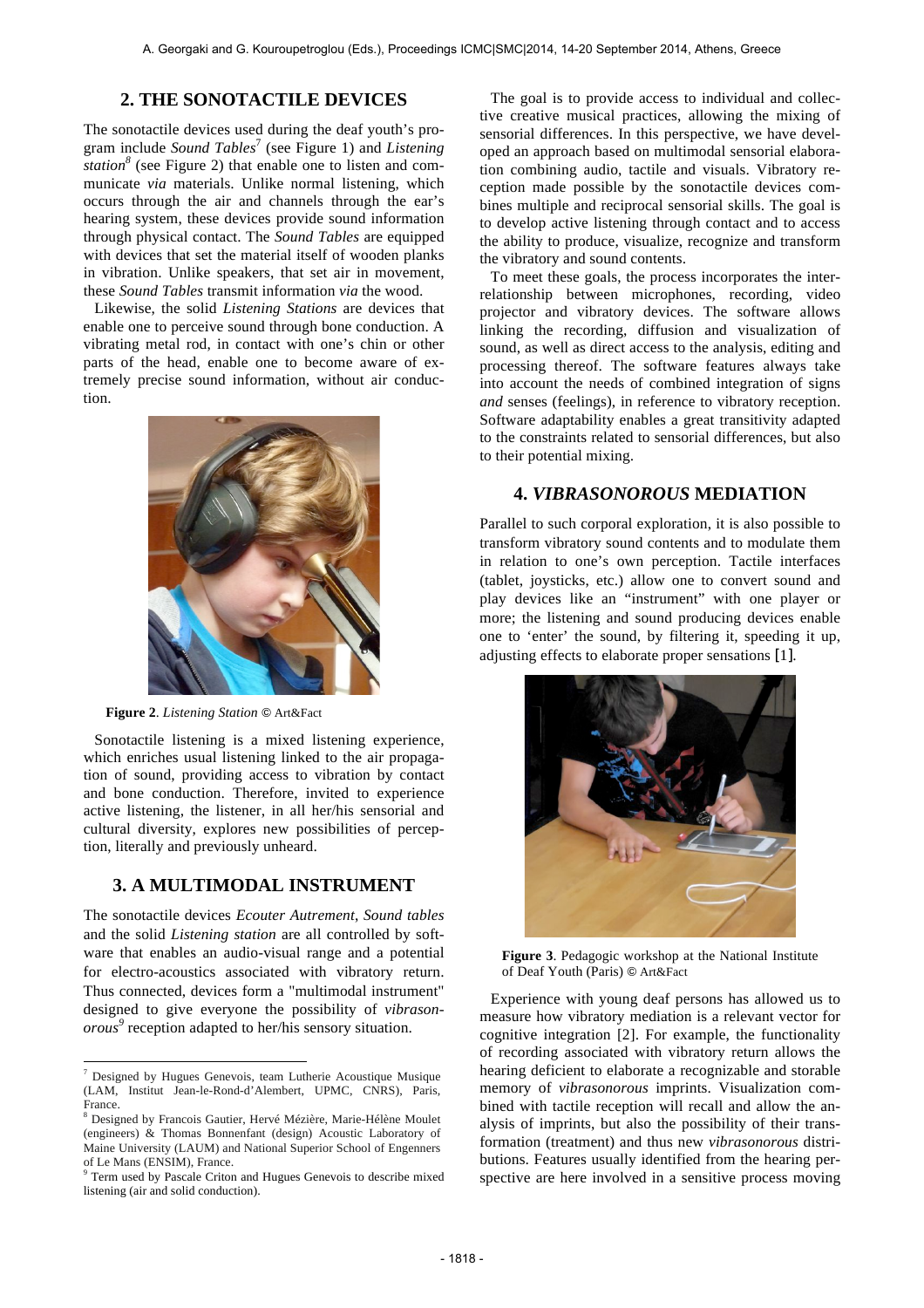to bone conduction receptors and mechanical skin receptors. The sensorial association renewed by the tactile dimension [3] awakens open *vibrasonorous* representations. The role of interfaces becomes that of an adjustment of the feel, a regulation of complex sensations, but also of an accessible exploration of non-standardized association.

# **5. LISTENING TROUGH TOUCH**

If the functioning of the ear has been extensively studied, our sensitivity to sounds and vibrations through touch is much less well known, perhaps because touch is based on very complex and various mechanisms [4]. Experience with sonotactile devices shows that listening through touch is different depending on the shape, material and body positions that the device suggests. Depending on one's posture, the imagination as well as sensations will be stimulated differently [5].

#### **5.1 Postures and Solid Listening**

Each participant explores "solid listening" by placing either their hands and/or their elbows on the *Sound Tables* (see Fig.1 & 4) or their upper body (forehead, chin) on the solid *Listening Station* (see Fig. 2).

Listening on the wooden table calls for relaxation. The body surrenders, with the chest resting, and head and arms in contact with the wood. Exploring listening through touch leans towards musing: objects speak to us, transmit signals from elsewhere. Reception on *Sound Tables* is mixed: both diffusion - as a speaker -, and solid reception (see Figure 4). The table allows several persons to gather, invites to share her/his feelings and promotes interactivity between participants.



**Figure 4**. Posture on *Sounding Table*. Pedagogic workshop at the National Institute of Deaf Youth. © Art&Fact

Listening on the *Station* calls a tonic posture: standing or sitting, the upper chest remains straight. This position incites a tendency to move, a swaying of the whole body, a desire to dance. Concentration is focused on a point of contact – forehead, cheeks, chin – and the individual actively seeks out sound propagation in her/his body (see Figure 5). The *Listening station* enable one to receive very precise sound information – the voice, noise, music – and to plunge into it. The sound transmitted to the cranial region and skeleton, manifested by an intimate listening sensation as "internal" body reminiscent of listening to our own voice [6]. This feeling is very present here and modifies the usual representation of our body in space, moving borders from outside and from within [7].



**Figure 5**. Posture on *Listening Station* ! Art&Fact

# **6.** *HISTOIRES SENSIBLES***, AN ARTISTIC AND PEDAGOGIC PROJECT**

*Histoires sensibles* is an artistic and pedagogic project that has been realized at the National Institute of Deaf Youth in Paris during the 2012-2013 academic year [2]. This artistic and educational project designed by Pascale Criton was offered to young persons with hearing impairment to three classes of the Institute (6th, 4th, 3rd), to participate to a *vibrasonorous* creation using an ensemble of custom-made sonotactile devices $10$ .

#### **6.1 Multimodal Sensory Development**

As we have seen, sonotactile devices have been designed for a *vibrasonorous* sensorial approach and meet the requirements of multimodal learning (audio, visual and tactile) adapted to different situations of disability (mental, motor and sensory) and, in this case, to hearing impairment. These instruments, both receivers and transmitters, allow participants to perceive and control vibrations and achieve interactive sound productions.

For this pedagogic project, and thanks to such innovative tools, we aim to establish conditions for sensorial elaboration and search of musical possibilities for young people with hearing impairment: cognitive development, practices, creativity. In this particular context tool's

l

<sup>10</sup> *Histoires sensibles* received a state commission from the French Ministery of Culture and Communication.